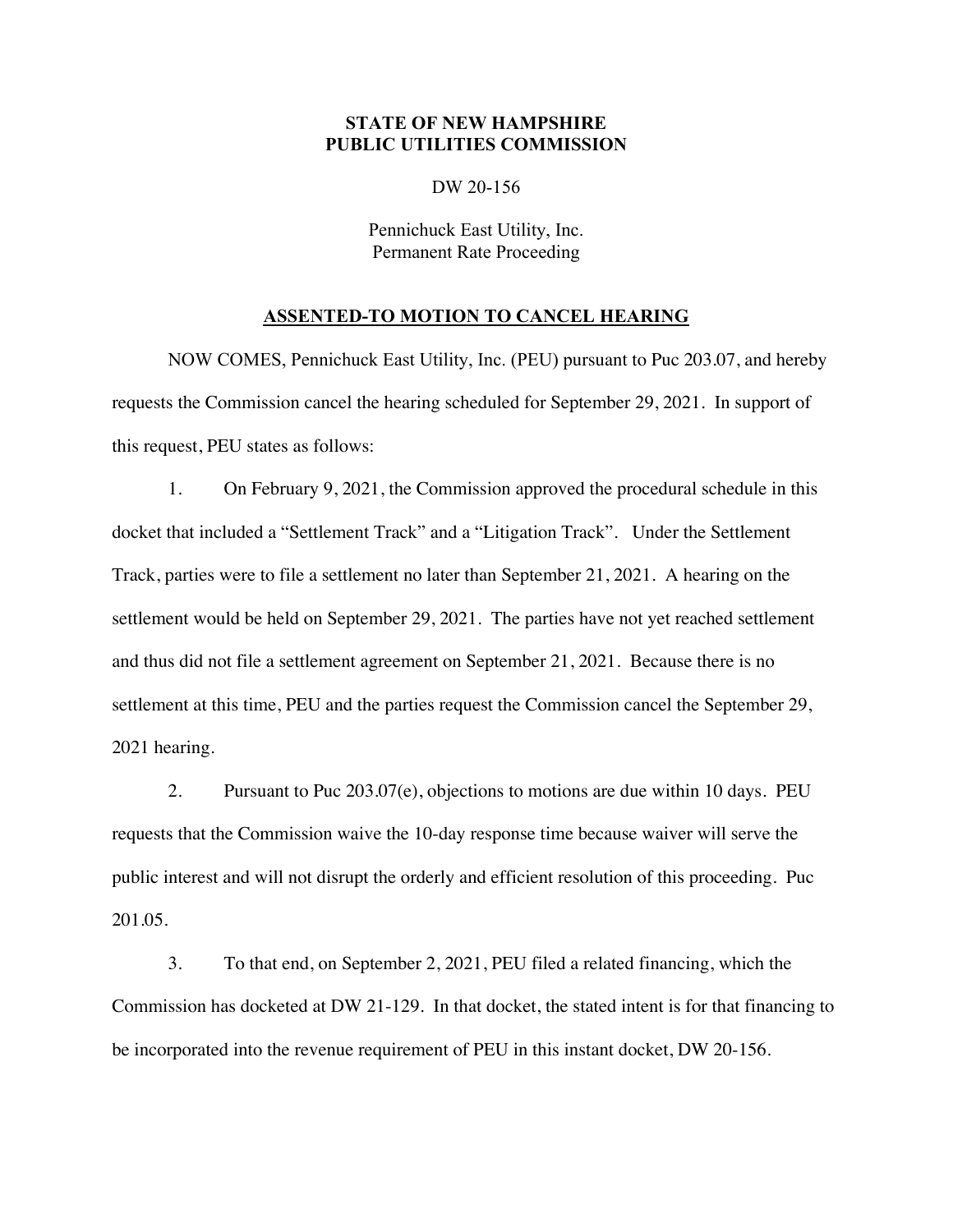DW 20-156

PEU and the parties have been actively preparing proposed revisions to the procedural schedule in DW 20-156 so that all parties have time to review the financing's impact on the rate case. Because all parties have been involved with the effort to revise the procedural schedule, PEU posits that waiver of the 10-day objection period serves the public interest because no party will be caught unaware if the Commission cancels the September 29, 2021 hearing. Furthermore, the Commission could cancel the hearing on its own accord and modify the Secretarial Letter issued on February 9, 2021. RSA 541-A:31; RSA 365:27; and RSA 365:28. Notwithstanding that the parties have not yet finalized a proposed procedural schedule for the Commission's consideration, PEU and the parties expect to finalize a proposed schedule in the coming days such that it will facilitate an orderly and efficient resolution of this proceeding.

4. PEU is cognizant that time is of the essence because notwithstanding that the parties did not file a settlement, the hearing is still on the Commission's calendar for tomorrow. PEU apologizes for any confusion that late cancellation of the hearing may cause. Given the large number of parties in this proceeding, it has taken more time than usual to come to agreement on parties' available calendar dates.

5. The following parties assent to the relief requested: Department of Energy; Office of the Consumer Advocate; Christopher Burns; Andrew Meyers; Town of Litchfield; Town of Londonderry; Richard Husband; Richard Lascelles; and Thomas Boutilier. PEU is unaware of any objections to this motion. Nicole Fordey, the Towns of Hooksett and Pelham, and Marc Cloutier have withdrawn from this proceeding.

2